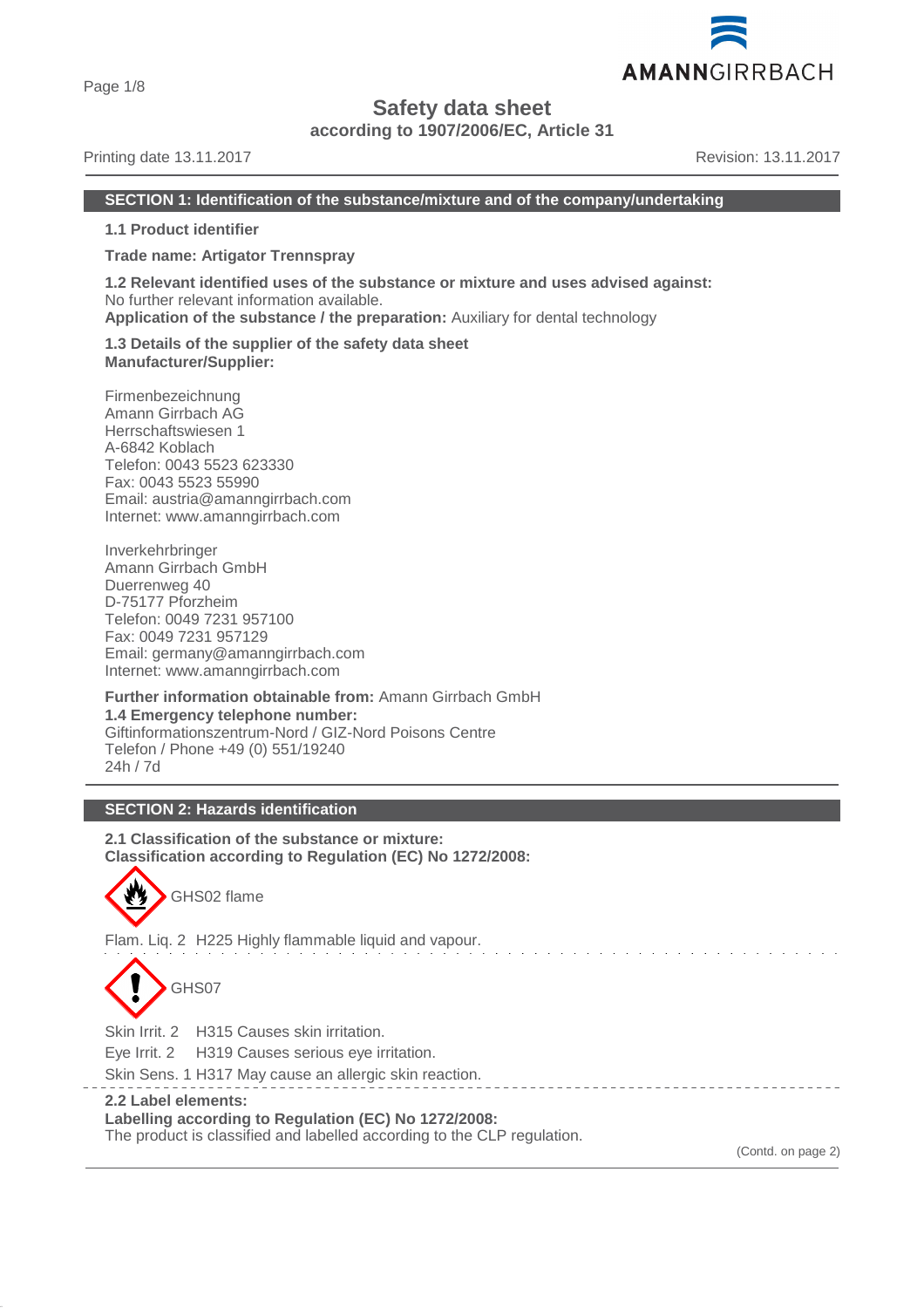Page 2/8

# **Safety data sheet according to 1907/2006/EC, Article 31**

Printing date 13.11.2017 **Revision: 13.11.2017** 

#### **Trade name: Artigator Trennspray**

**Hazard pictograms:**



**Signal word:** Danger

| Hazard-determining components of labelling:                                                          |                                                                                                       |  |  |  |
|------------------------------------------------------------------------------------------------------|-------------------------------------------------------------------------------------------------------|--|--|--|
| sodium 2-(2-dodecyloxyethoxy)ethyl sulphate                                                          |                                                                                                       |  |  |  |
| <b>Hazard statements:</b>                                                                            |                                                                                                       |  |  |  |
| H225 Highly flammable liquid and vapour.                                                             |                                                                                                       |  |  |  |
| H315 Causes skin irritation.                                                                         |                                                                                                       |  |  |  |
| H319 Causes serious eye irritation.                                                                  |                                                                                                       |  |  |  |
| H317 May cause an allergic skin reaction.                                                            |                                                                                                       |  |  |  |
| <b>Precautionary statements:</b>                                                                     |                                                                                                       |  |  |  |
| P <sub>101</sub>                                                                                     | If medical advice is needed, have product container or label at hand.                                 |  |  |  |
| P102                                                                                                 | Keep out of reach of children.                                                                        |  |  |  |
| P103                                                                                                 | Read label before use.                                                                                |  |  |  |
| P210                                                                                                 | Keep away from heat, hot surfaces, sparks, open flames and other ignition sources. No                 |  |  |  |
|                                                                                                      | smoking.                                                                                              |  |  |  |
| P <sub>241</sub>                                                                                     | Use explosion-proof [electrical/ventilating/lighting] equipment.                                      |  |  |  |
| P <sub>261</sub>                                                                                     | Avoid breathing dust/fume/gas/mist/vapours/spray.                                                     |  |  |  |
| P303+P361+P353 IF ON SKIN (or hair): Take off immediately all contaminated clothing. Rinse skin with |                                                                                                       |  |  |  |
|                                                                                                      | water [or shower].                                                                                    |  |  |  |
|                                                                                                      | P305+P351+P338 IF IN EYES: Rinse cautiously with water for several minutes. Remove contact lenses, if |  |  |  |
|                                                                                                      | present and easy to do. Continue rinsing.                                                             |  |  |  |
| P <sub>501</sub>                                                                                     | Dispose of contents/container in accordance with local/regional/national/international                |  |  |  |
|                                                                                                      | regulations.                                                                                          |  |  |  |
| 2.3 Other hazards:                                                                                   |                                                                                                       |  |  |  |
| <b>Results of PBT and vPvB assessment:</b>                                                           |                                                                                                       |  |  |  |
| <b>PBT:</b> Not applicable.                                                                          |                                                                                                       |  |  |  |
| <b>vPvB:</b> Not applicable.                                                                         |                                                                                                       |  |  |  |

## **SECTION 3: Composition/information on ingredients**

## **3.2 Chemical characterisation: Mixtures**

**Description:** Mixture of substances listed below with nonhazardous additions.

| <b>Dangerous components:</b>                                                              |                                                                             |                    |  |
|-------------------------------------------------------------------------------------------|-----------------------------------------------------------------------------|--------------------|--|
| CAS: 64-17-5                                                                              | ethanol                                                                     | $25 - 50%$         |  |
|                                                                                           | EINECS: 200-578-6 S Flam. Liq. 2, H225; C Eye Irrit. 2, H319                |                    |  |
| CAS: 67-63-0                                                                              | propan-2-ol                                                                 | $2.5 - 10%$        |  |
|                                                                                           | EINECS: 200-661-7 SHam. Liq. 2, H225; O Eye Irrit. 2, H319; STOT SE 3, H336 |                    |  |
| CAS: 3088-31-1                                                                            | sodium 2-(2-dodecyloxyethoxy) ethyl sulphate                                | $2.5 - 10%$        |  |
|                                                                                           | Skin Irrit. 2, H315; Eye Irrit. 2, H319; Skin Sens. 1, H317                 |                    |  |
| Regulation (EC) No 648/2004 on detergents / Labelling for contents:                       |                                                                             |                    |  |
| anionic surfactants                                                                       |                                                                             | $< 5\%$            |  |
| Additional information: For the wording of the listed hazard phrases refer to section 16. |                                                                             |                    |  |
|                                                                                           |                                                                             | (Contd. on page 3) |  |



(Contd. of page 1)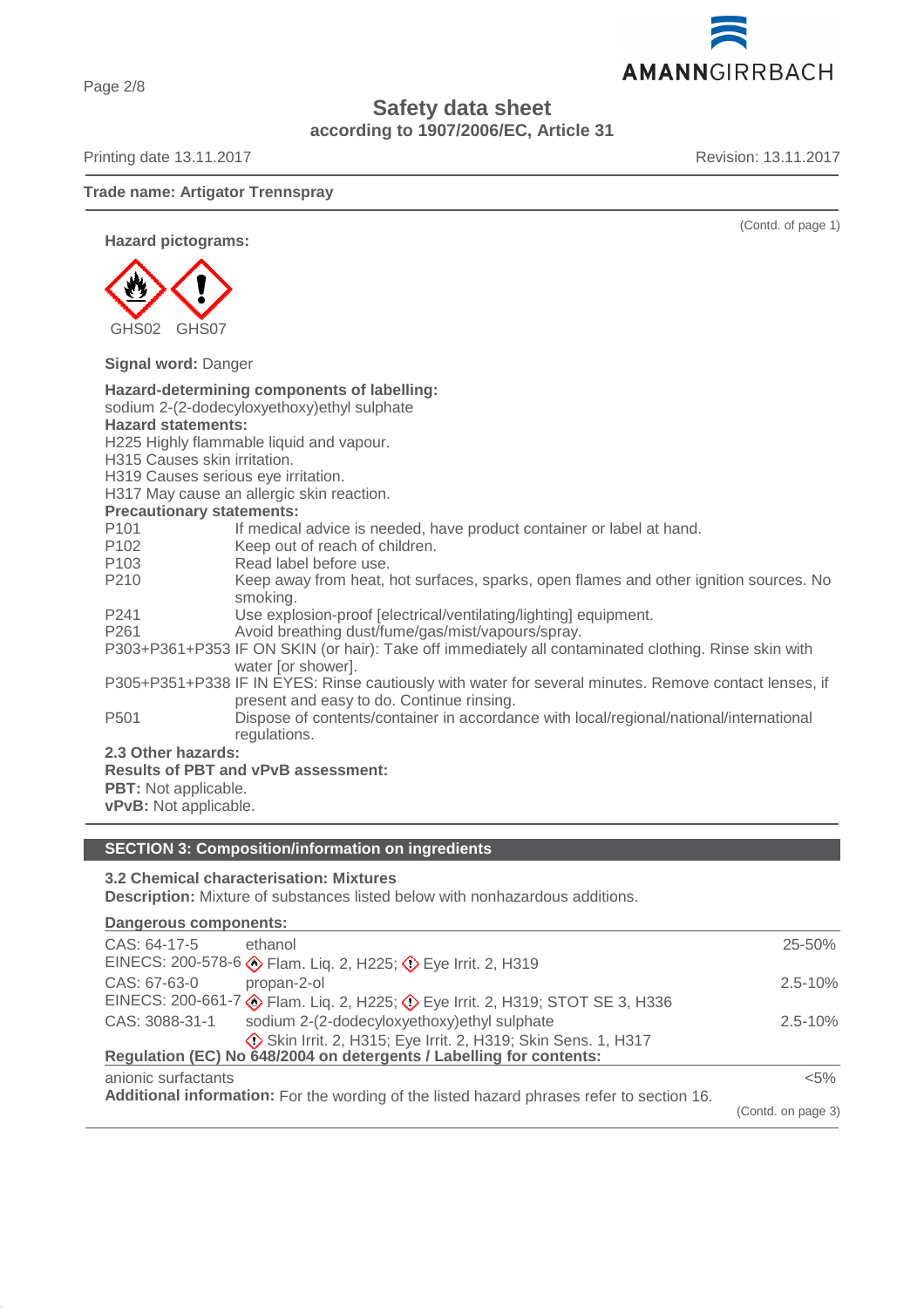

**Safety data sheet**

**according to 1907/2006/EC, Article 31**

Printing date 13.11.2017 **Revision: 13.11.2017** Revision: 13.11.2017

Page 3/8

**Trade name: Artigator Trennspray**

(Contd. of page 2)

## **SECTION 4: First aid measures**

**4.1 Description of first aid measures:**

**General information:**

Take affected persons out into the fresh air.

Do not leave affected persons unattended.

**After inhalation:** Supply fresh air; consult doctor in case of complaints.

**After skin contact:** Immediately wash with water and soap and rinse thoroughly.

#### **After eye contact:**

Rinse opened eye for several minutes under running water.

Call a doctor immediately.

**After swallowing:** Call a doctor immediately.

**4.2 Most important symptoms and effects, both acute and delayed:**

No further relevant information available.

**4.3 Indication of any immediate medical attention and special treatment needed:**

No further relevant information available.

## **SECTION 5: Firefighting measures**

**5.1 Extinguishing media:**

**Suitable extinguishing agents:**

CO2, powder or water spray. Fight larger fires with water spray or alcohol resistant foam.

**5.2 Special hazards arising from the substance or mixture:** Can form explosive gas-air mixtures.

**5.3 Advice for firefighters:**

**Protective equipment:**

Mouth respiratory protective device.

Do not inhale explosion gases or combustion gases.

**Additional information:**

Collect contaminated fire fighting water separately. It must not enter the sewage system.

## **SECTION 6: Accidental release measures**

**6.1 Personal precautions, protective equipment and emergency procedures:**

Wear protective equipment. Keep unprotected persons away.

Ensure adequate ventilation.

Keep away from ignition sources.

Use respiratory protective device against the effects of fumes/dust/aerosol.

**6.2 Environmental precautions:** Do not allow product to reach sewage system or any water course.

**6.3 Methods and material for containment and cleaning up:**

Absorb with liquid-binding material (sand, diatomite, acid binders, universal binders, sawdust).

Ensure adequate ventilation.

**6.4 Reference to other sections:**

See Section 7 for information on safe handling.

See Section 8 for information on personal protection equipment.

See Section 13 for disposal information.

## **SECTION 7: Handling and storage**

#### **7.1 Precautions for safe handling:**

Open and handle receptacle with care.

Ensure good ventilation/exhaustion at the workplace.

Prevent formation of aerosols.

Ensure good interior ventilation, especially at floor level. (Fumes are heavier than air).

(Contd. on page 4)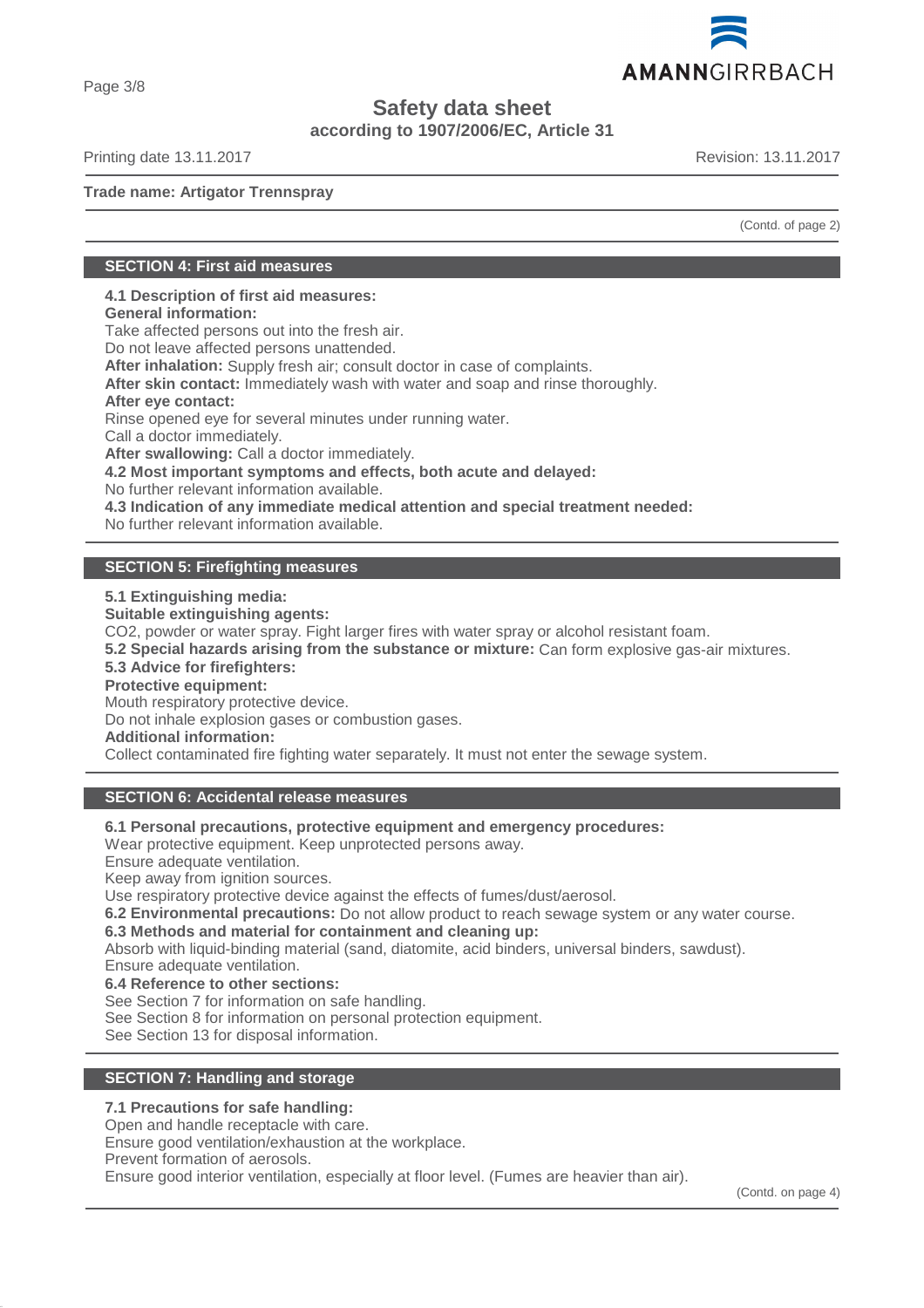AMANNGIRRBACH

**Safety data sheet**

**according to 1907/2006/EC, Article 31**

Printing date 13.11.2017 **Revision: 13.11.2017** Revision: 13.11.2017

**Trade name: Artigator Trennspray**

**Information about fire - and explosion protection:**

Keep ignition sources away - Do not smoke. Fumes can combine with air to form an explosive mixture.

Highly volatile, flammable constituents are released during processing.

**7.2 Conditions for safe storage, including any incompatibilities:**

**Storage: Requirements to be met by storerooms and receptacles:** Store in a cool location. Store only in the original receptacle. **Information about storage in one common storage facility:** Store away from foodstuffs. Store away from oxidising agents. **Further information about storage conditions:** Keep container tightly sealed. Store in a cool place. **7.3 Specific end use(s):** No further relevant information available.

**SECTION 8: Exposure controls/personal protection**

**Additional information about design of technical facilities:** No further data; see item 7.

## **8.1 Control parameters:**

## **Ingredients with limit values that require monitoring at the workplace:**

## **64-17-5 ethanol**

WEL Long-term value: 1920 mg/m<sup>3</sup>, 1000 ppm

#### **67-63-0 propan-2-ol**

WEL Short-term value: 1250 mg/m<sup>3</sup>, 500 ppm Long-term value: 999 mg/m<sup>3</sup>, 400 ppm

#### **8.2 Exposure controls:**

**Personal protective equipment:**

#### **General protective and hygienic measures:**

The usual precautionary measures are to be adhered to when handling chemicals.

Wash hands before breaks and at the end of work.

Keep away from foodstuffs, beverages and feed.

Do not inhale gases / fumes / aerosols.

Avoid contact with the eyes and skin.

**Respiratory protection:** Not necessary if room is well-ventilated.

**Protection of hands: Protective gloves** 

## **Material of gloves:**

The selection of the suitable gloves does not only depend on the material, but also on further marks of quality and varies from manufacturer to manufacturer. As the product is a preparation of several substances, the resistance of the glove material can not be calculated in advance and has therefore to be checked prior to the application.

**Penetration time of glove material:**

The exact break through time has to be found out by the manufacturer of the protective gloves and has to be observed.

**Eye protection:** Tightly sealed goggles

(Contd. on page 5)



(Contd. of page 3)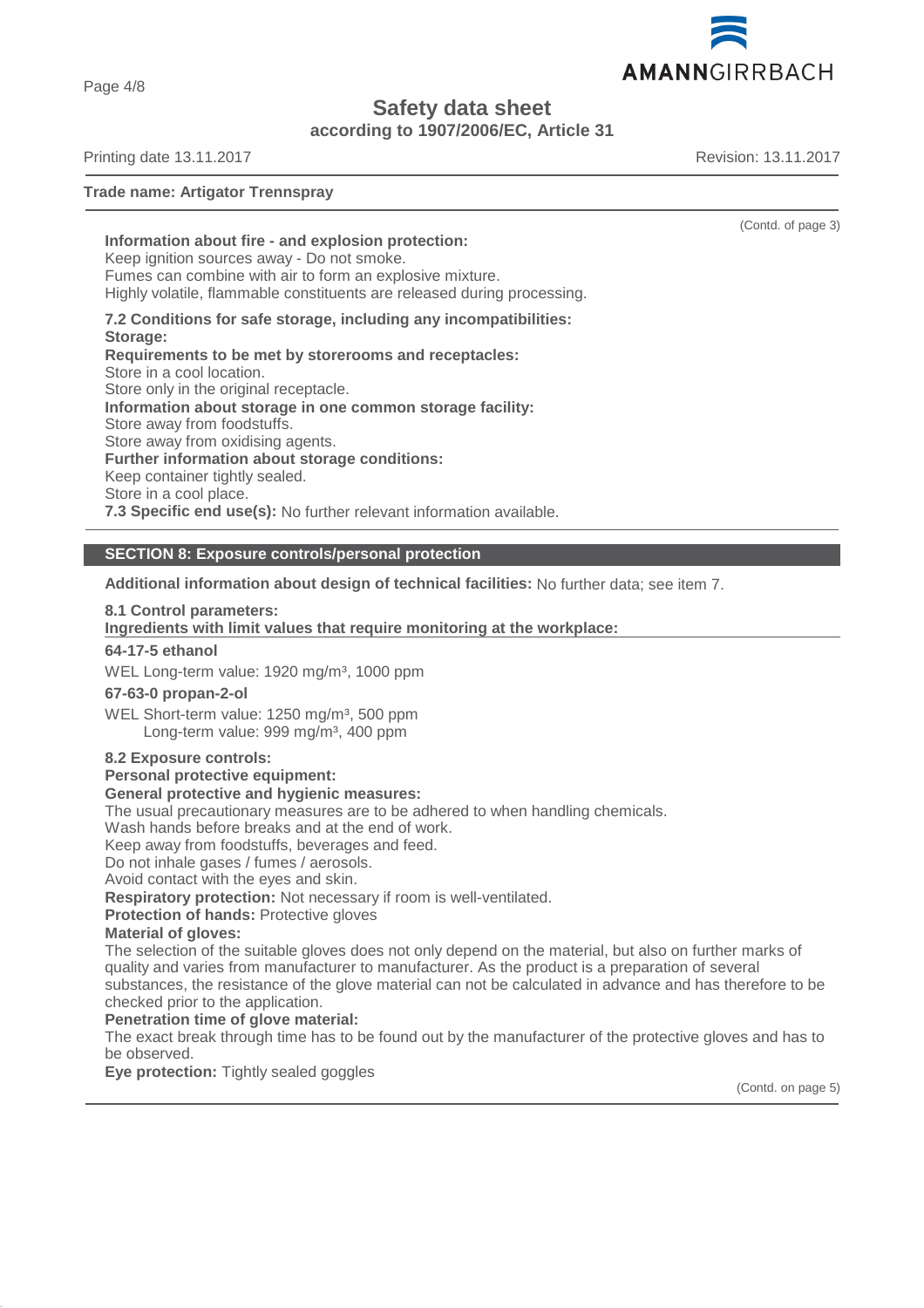

**Safety data sheet**

**according to 1907/2006/EC, Article 31**

Printing date 13.11.2017 **Revision: 13.11.2017** 

**Trade name: Artigator Trennspray**

(Contd. of page 4)

# **SECTION 9: Physical and chemical properties**

| 9.1 Information on basic physical and chemical properties:<br><b>General Information:</b>                             |                                                                |
|-----------------------------------------------------------------------------------------------------------------------|----------------------------------------------------------------|
| Appearance:                                                                                                           |                                                                |
| Form:                                                                                                                 | Fluid                                                          |
| Colour:                                                                                                               | Colourless                                                     |
| Odour:                                                                                                                | Characteristic                                                 |
| <b>Odour threshold:</b>                                                                                               | Not determined.                                                |
| pH-value:                                                                                                             | 5,5                                                            |
| <b>Change in condition:</b><br><b>Melting point/freezing point:</b><br>Initial boiling point and boiling range: 78 °C | Undetermined.                                                  |
| Flash point:                                                                                                          | 22 °C                                                          |
| Flammability (solid, gas):                                                                                            | Not applicable.                                                |
| Ignition temperature:                                                                                                 | 425 °C                                                         |
| <b>Decomposition temperature:</b>                                                                                     | Not determined.                                                |
| <b>Auto-ignition temperature:</b>                                                                                     | Product is not selfigniting.                                   |
| <b>Explosive properties:</b>                                                                                          | Product is not explosive. However, formation of explosive air/ |
|                                                                                                                       | vapour mixtures are possible.                                  |
|                                                                                                                       |                                                                |
| <b>Explosion limits:</b><br>Lower:                                                                                    | 3,5 Vol %                                                      |
| Upper:                                                                                                                | 15,0 Vol %                                                     |
| Vapour pressure at 20 °C:                                                                                             | 59 hPa                                                         |
|                                                                                                                       |                                                                |
| Density at 20 °C:                                                                                                     | $0,93$ g/cm <sup>3</sup><br>Not determined.                    |
| <b>Relative density:</b>                                                                                              | Not determined.                                                |
| Vapour density:<br><b>Evaporation rate:</b>                                                                           | Not applicable.                                                |
|                                                                                                                       |                                                                |
| <b>Solubility in / Miscibility with</b><br>water:                                                                     | Soluble.                                                       |
| Partition coefficient: n-octanol/water:                                                                               | Not determined.                                                |
| <b>Viscosity:</b>                                                                                                     |                                                                |
| <b>Dynamic:</b>                                                                                                       | Not determined.                                                |
| <b>Kinematic:</b><br>9.2 Other information:                                                                           | Not determined.<br>No further relevant information available.  |

## **SECTION 10: Stability and reactivity**

**10.1 Reactivity:** No further relevant information available. **10.2 Chemical stability: Thermal decomposition / conditions to be avoided:** No decomposition if used according to specifications. **10.3 Possibility of hazardous reactions:** Develops readily flammable gases/fumes. Used empty containers may contain product gases which form explosive mixtures with air. Forms explosive gas mixture with air.

**10.4 Conditions to avoid:** No further relevant information available.

## Page 5/8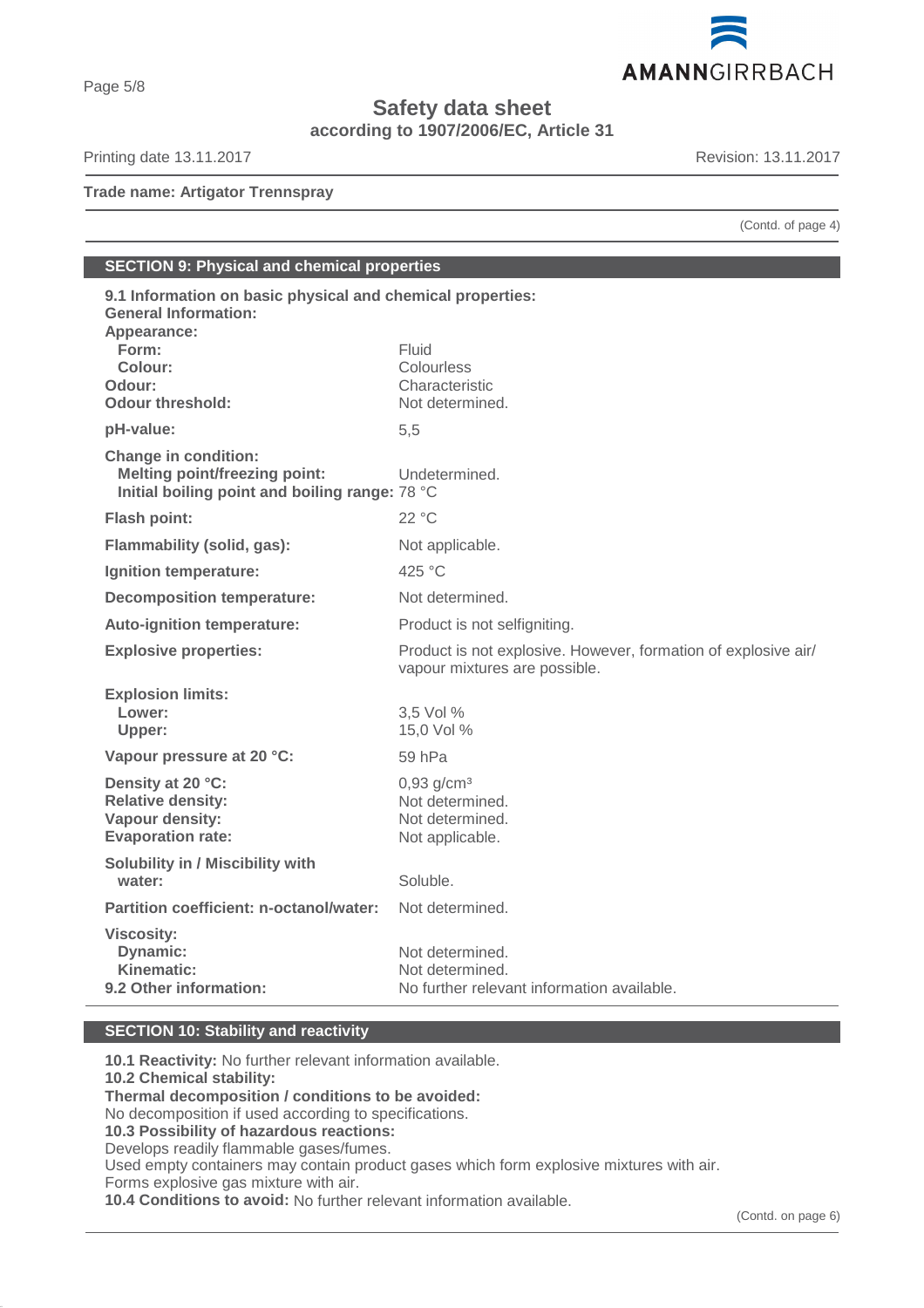AMANNGIRRBACH

**Safety data sheet**

**according to 1907/2006/EC, Article 31**

Printing date 13.11.2017 **Revision: 13.11.2017** Revision: 13.11.2017

Page 6/8

**Trade name: Artigator Trennspray**

**10.5 Incompatible materials:** No further relevant information available. **10.6 Hazardous decomposition products:**

Flammable gases/vapours

Carbon monoxide and carbon dioxide

## **SECTION 11: Toxicological information**

**11.1 Information on toxicological effects: Acute toxicity** Based on available data, the classification criteria are not met. **Primary irritant effect: Skin corrosion/irritation** Causes skin irritation. **Serious eye damage/irritation** Causes serious eye irritation. **Respiratory or skin sensitisation** May cause an allergic skin reaction. **CMR effects (carcinogenity, mutagenicity and toxicity for reproduction): Germ cell mutagenicity** Based on available data, the classification criteria are not met. **Carcinogenicity** Based on available data, the classification criteria are not met. **Reproductive toxicity** Based on available data, the classification criteria are not met. **STOT-single exposure** Based on available data, the classification criteria are not met. **STOT-repeated exposure** Based on available data, the classification criteria are not met. **Aspiration hazard** Based on available data, the classification criteria are not met.

## **SECTION 12: Ecological information**

**12.1 Toxicity:**

**Aquatic toxicity:** No further relevant information available.

**12.2 Persistence and degradability:** No further relevant information available.

**12.3 Bioaccumulative potential:** No further relevant information available.

**12.4 Mobility in soil:** No further relevant information available.

**Additional ecological information:**

## **General notes:**

Water hazard class 1 (German Regulation) (Self-assessment): slightly hazardous for water Do not allow undiluted product or large quantities of it to reach ground water, water course or sewage system.

**12.5 Results of PBT and vPvB assessment:**

**PBT:** Not applicable.

**vPvB:** Not applicable.

**12.6 Other adverse effects:** No further relevant information available.

## **SECTION 13: Disposal considerations**

## **13.1 Waste treatment methods:**

#### **European waste catalogue:**

Dispose of contents/container in accordance with local/regional/national/international regulations.

**Uncleaned packaging:**

**Recommendation:** Disposal must be made according to official regulations.

## **SECTION 14: Transport information**

**14.1 UN-Number: ADR, IMDG, IATA** UN1987



(Contd. of page 5)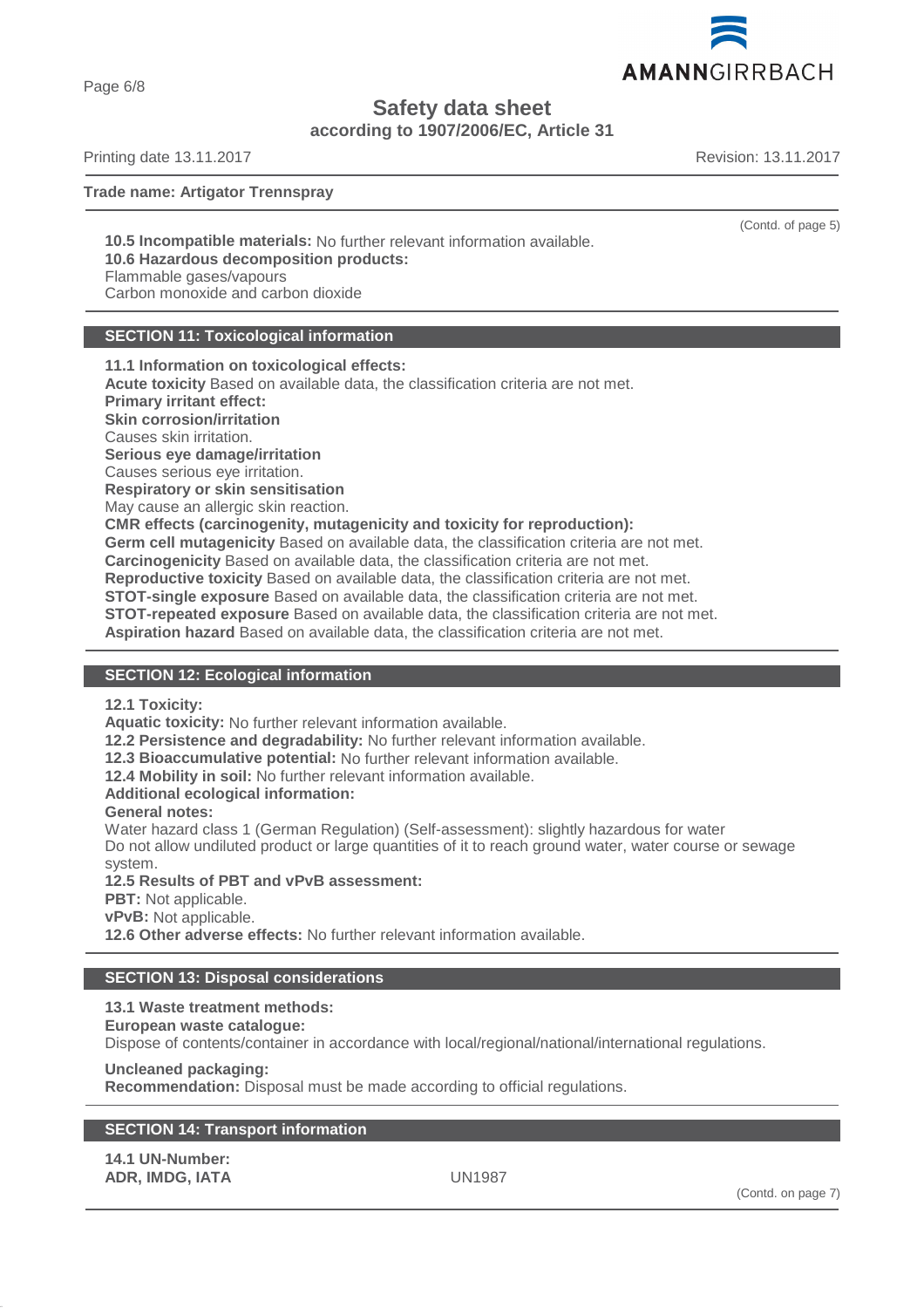AMANNGIRRBACH

**Safety data sheet**

**according to 1907/2006/EC, Article 31**

| Printing date 13.11.2017                                                                                                                                                                                                                                                                                                                                                      | Revision: 13.11.2017                                                                                                                                                                                                                                          |  |
|-------------------------------------------------------------------------------------------------------------------------------------------------------------------------------------------------------------------------------------------------------------------------------------------------------------------------------------------------------------------------------|---------------------------------------------------------------------------------------------------------------------------------------------------------------------------------------------------------------------------------------------------------------|--|
| <b>Trade name: Artigator Trennspray</b>                                                                                                                                                                                                                                                                                                                                       |                                                                                                                                                                                                                                                               |  |
| 14.2 UN proper shipping name:<br><b>ADR</b><br><b>IMDG</b><br><b>IATA</b><br>14.3 Transport hazard class(es):<br>ADR, IMDG, IATA                                                                                                                                                                                                                                              | (Contd. of page 6)<br>1987 ALCOHOLS, N.O.S. (ETHANOL (ETHYL<br>ALCOHOL), ISOPROPANOL (ISOPROPYL ALCOHOL))<br>ALCOHOLS, N.O.S. (ETHANOL (ETHYL ALCOHOL),<br>ISOPROPANOL (ISOPROPYL ALCOHOL))<br>ALCOHOLS, N.O.S. (ETHANOL, ISOPROPANOL<br>(ISOPROPYL ALCOHOL)) |  |
| Class:<br>Label:<br>14.4 Packing group:<br>ADR, IMDG, IATA<br><b>14.5 Environmental hazards:</b><br><b>Marine pollutant:</b><br>14.6 Special precautions for user:<br>Danger code (Kemler):<br><b>EMS Number:</b><br><b>Stowage Category</b><br>14.7 Transport in bulk according to Annex II of<br><b>Marpol and the IBC Code</b><br><b>Transport/Additional information:</b> | 3 Flammable liquids.<br>3<br>$\mathbb{I}$<br>No<br>Warning: Flammable liquids.<br>33<br>$F-E$ , $S-D$<br>В<br>Not applicable.                                                                                                                                 |  |
| <b>ADR</b><br><b>Limited quantities (LQ):</b><br><b>Transport category:</b><br><b>Tunnel restriction code:</b><br><b>UN "Model Regulation":</b>                                                                                                                                                                                                                               | _________________________<br>1L<br>$\overline{2}$<br>D/F<br>UN 1987 ALCOHOLS, N.O.S. (ETHANOL (ETHYL<br>ALCOHOL), ISOPROPANOL (ISOPROPYL<br>ALCOHOL)), 3, II                                                                                                  |  |

#### **SECTION 15: Regulatory information**

**15.1 Safety, health and environmental regulations/legislation specific for the substance or mixture:**

**Directive 2012/18/EU Named dangerous substances - ANNEX I** None of the ingredients is listed. **Seveso category** P5c FLAMMABLE LIQUIDS **Qualifying quantity (tonnes) for the application of lower-tier requirements** 5.000 t **Qualifying quantity (tonnes) for the application of upper-tier requirements** 50.000 t **REGULATION (EC) No 1907/2006 ANNEX XVII** Conditions of restriction: 3 **15.2 Chemical safety assessment:** A Chemical Safety Assessment has not been carried out.

#### **SECTION 16: Other information**

This information is based on our present knowledge. However, this shall not constitute a guarantee for any specific product features and shall not establish a legally valid contractual relationship.

#### **Relevant phrases:**

H225 Highly flammable liquid and vapour. H315 Causes skin irritation.

Page 7/8